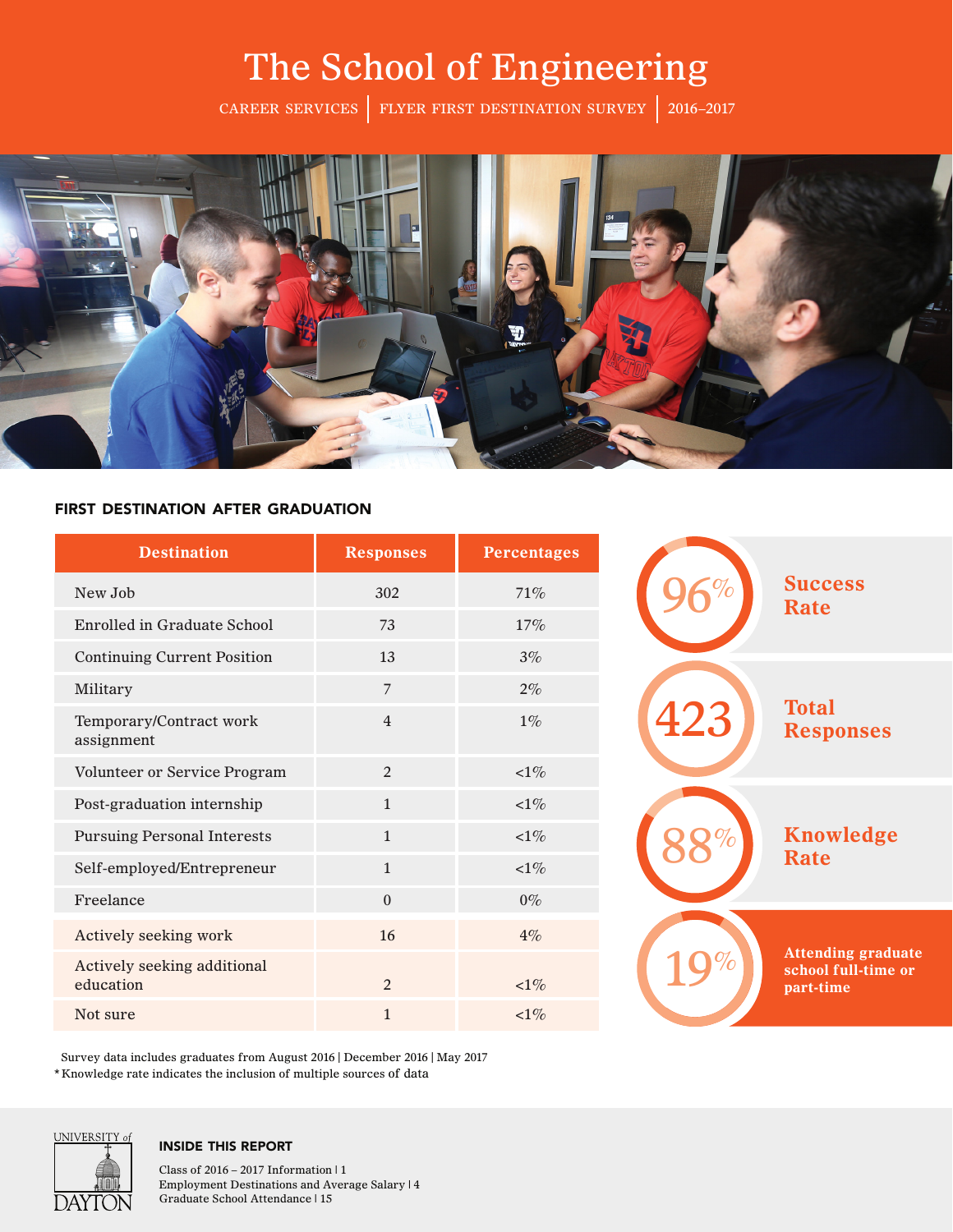# **97%** WORKING WITHIN CHOSEN FIELD<br>OR A STEPPING STONE TOWARD I OR A STEPPING STONE TOWARD IT

#### most effective resources used to find a job

| <b>Resources</b>                    | <b>Responses</b> | Percentage |
|-------------------------------------|------------------|------------|
| <b>Cooperative Education</b>        | 43               | 23%        |
| Internship                          | 34               | $18\%$     |
| Networking                          | 18               | $9\%$      |
| Previously worked for Employer      | 15               | $8\%$      |
| Company/Employer website            | 13               | 7%         |
| UD Career Fair(s)                   | 13               | 7%         |
| Hire a Flyer job postings           | 12               | $6\%$      |
| Other Internet job posting site     | 10               | $5\%$      |
| Family/Personal contacts            | $\overline{9}$   | $5\%$      |
| On-Campus Interviews                | $8\,$            | $4\%$      |
| <b>Contacted Employer directly</b>  | 6                | 3%         |
| Employment agency (Head Hunter)     | $\overline{4}$   | $2\%$      |
| Faculty                             | 4                | $2\%$      |
| LinkedIn                            | $\mathbf{1}$     | $1\%$      |
| <b>Company Presentation/Seminar</b> | $\mathbf{0}$     | $0\%$      |
| <b>Education Interview Day</b>      | $\boldsymbol{0}$ | $0\%$      |
| <b>Job Shadowing</b>                | $\mathbf{0}$     | $0\%$      |
| Other Career Fair(s)                | $\mathbf{0}$     | $0\%$      |
| Volunteer/Service                   | $\mathbf{0}$     | $0\%$      |
| <b>Total Responses</b>              | 190              |            |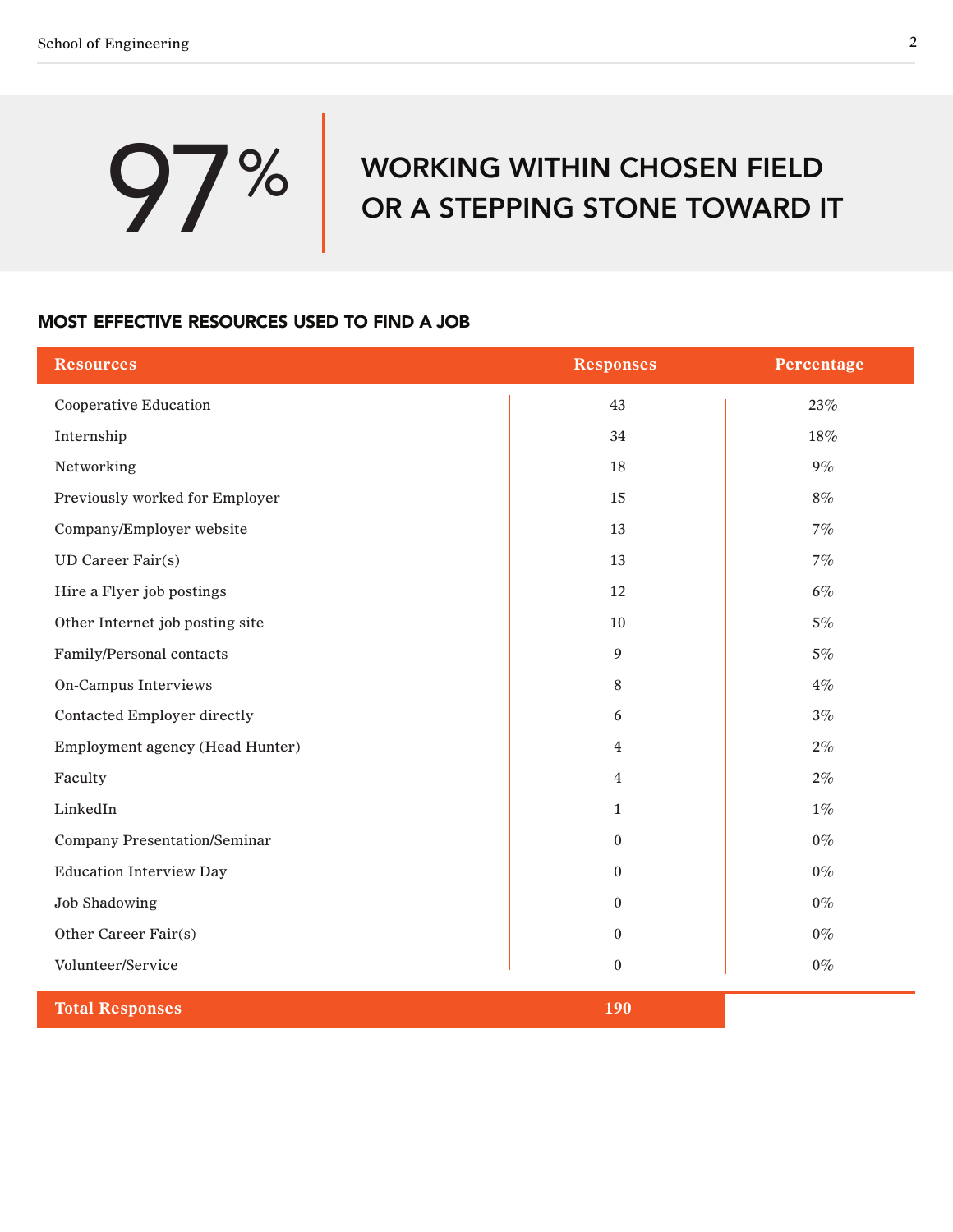#### experiential education participation

| Participated in:                                         | <b>Responses</b> | Percentage |
|----------------------------------------------------------|------------------|------------|
| Co-op Position                                           | 250              | 43%        |
| Internship                                               | 185              | $32\%$     |
| On-campus job                                            | 79               | $14\%$     |
| <b>Research or Teaching Assistant</b>                    | 34               | $6\%$      |
| Volunteer, Service Learning Internship                   | 20               | $3\%$      |
| Unpaid career-related experience with a center on campus | 3                | $1\%$      |
| Graduate Assistantship                                   | $\overline{2}$   | $<\!\!1\%$ |
| <b>Student Teaching</b>                                  | $\mathbf{1}$     | $<1\%$     |
| <b>Flyer Enterprises Position</b>                        | $\Omega$         | $0\%$      |
| None of the above                                        | 5                | $1\%$      |
| <b>Total Responses</b>                                   | 579              |            |

#### employment overview

| Respondent considers job to be:    | <b>Responses</b> | Percentage |
|------------------------------------|------------------|------------|
| Within Chosen Field                | 310              | 94%        |
| Stepping Stone Toward Chosen Field | 10               | 3%         |
| Outside Chosen Field               | 10               | $3\%$      |
| <b>Total Responses</b>             | 330              |            |

| The job is:            | <b>Responses</b> | Percentage |
|------------------------|------------------|------------|
| Full-time              | 324              | 98%        |
| Part-time              | 5                | $2\%$      |
| Other                  |                  | $0\%$      |
| <b>Total Responses</b> | 330              |            |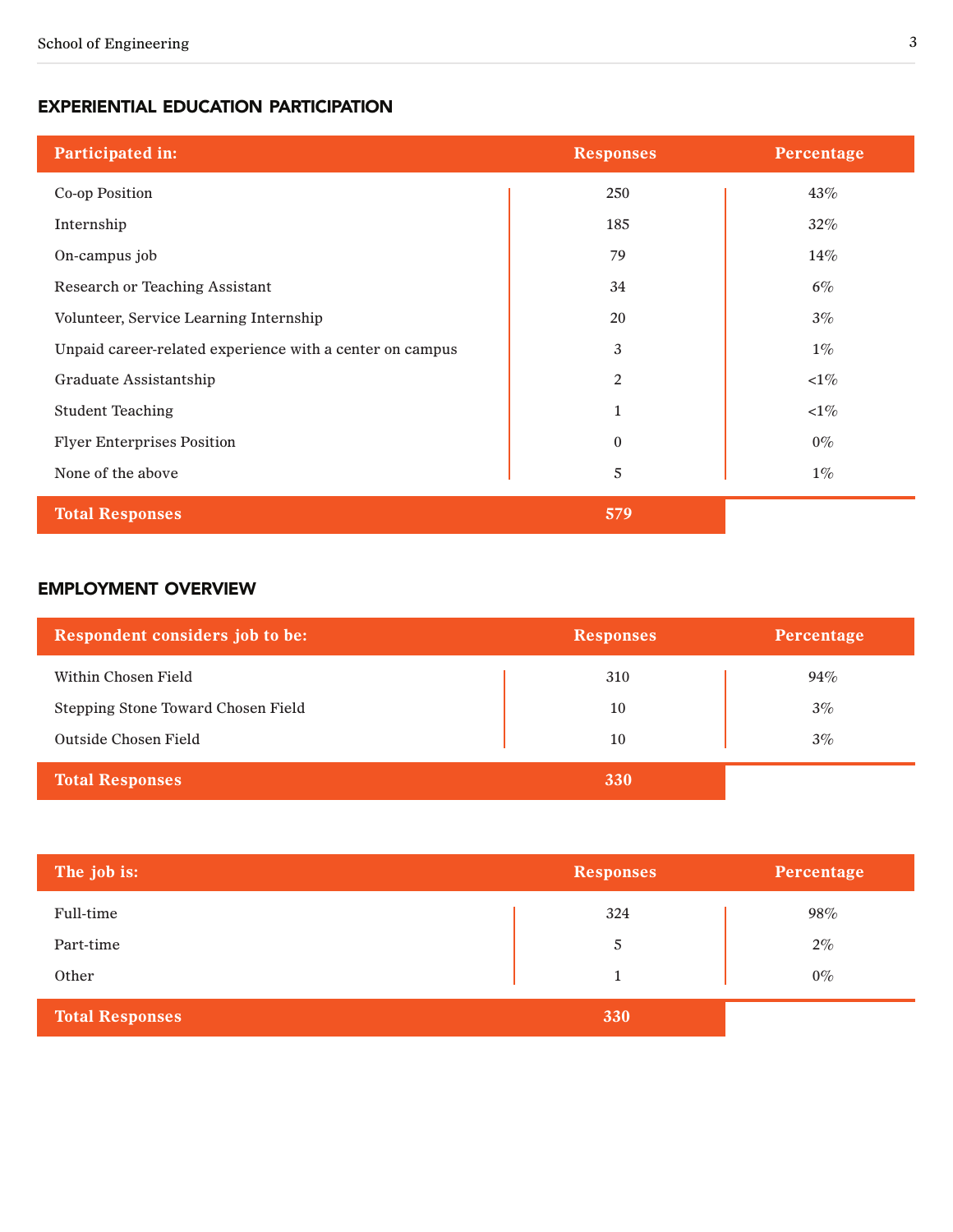Ě.

#### employment and salary breakdown by major

|                                                | <b>Chemical Engineering</b> |                                          |
|------------------------------------------------|-----------------------------|------------------------------------------|
| LOW<br>\$32,862                                | <b>AVERAGE</b><br>\$63,931  | <b>HIGH</b><br>\$88,000                  |
| 360water                                       | Columbus, OH                | <b>Technical Writer</b>                  |
| <b>ADF</b> Engineering                         | Miamisburg, OH              | Process Engineer                         |
| <b>ARAMCO</b>                                  | Dhahran, Saudi Arabia       | Project Engineer                         |
| <b>AYER Quality Engineering</b>                | Cincinnati, OH              | Project Engineer                         |
| <b>Black River Waste Water Treatment Plant</b> | Lorain, OH                  | Operator-in-Training                     |
| BP                                             | Whiting, IN                 | Process Engineer                         |
| <b>Careem Transportation Company</b>           | Jeddah, Saudi Arabia        | Captain                                  |
| Cargill                                        | Chicago, IL                 | <b>Production Management Engineer</b>    |
| Cargill                                        | Hammond, IN                 | Process Management Engineer              |
| Cargill                                        | Hammond, IN                 | <b>Production Management Engineer</b>    |
| Cargill                                        | Milwaukee, WI               | <b>Production Management Engineer</b>    |
| Cargill                                        | Sidney, OH                  | <b>Production Management Engineer</b>    |
| Cargill                                        | Sidney, OH                  | Project Engineer                         |
| Chromaflo Technologies                         | Ashtabula, OH               | <b>Quality Engineer</b>                  |
| <b>Consolidated Precision Products</b>         | Eastlake, OH                | Shell Process Engineer                   |
| CTI Clinical Trial and Consulting Services     | Covington, KY               | <b>Research Associate</b>                |
| Dayton Superior                                | Miamisburg, OH              | <b>Research and Development Chemist</b>  |
| Epic Systems                                   | Madison, WI                 | <b>Technical Services</b>                |
| Festo                                          | Chicago, IL                 | Sales Engineer                           |
| <b>General Electric Aviation</b>               | Strother, KS                | Operations Management Leadership Program |
| Georgia-Pacific                                | Baton Rouge, LA             | <b>Electrical Process Engineer</b>       |
| Georgia-Pacific                                | Hosford, FL                 | Process Engineer                         |
| Global Graphene Group                          | Dayton, OH                  | Process Engineer                         |
| Honeywell                                      | Kansas City, MO             | Chemical Engineer I                      |
| <b>Hutchinson Technology</b>                   | Eau Claire, WI              | Process Engineer                         |
| <b>IBM</b>                                     | Chicago, IL                 | Consultant                               |
| <b>International Paper</b>                     | Georgetown, SC              | Engineer                                 |
| <b>International Paper</b>                     | Georgetown, SC              | <b>REACH Engineer</b>                    |
| <b>International Paper</b>                     | Maysville, KY               | Process Engineer                         |
| <b>International Paper</b>                     | Riegelwood, NC              | Process Engineer                         |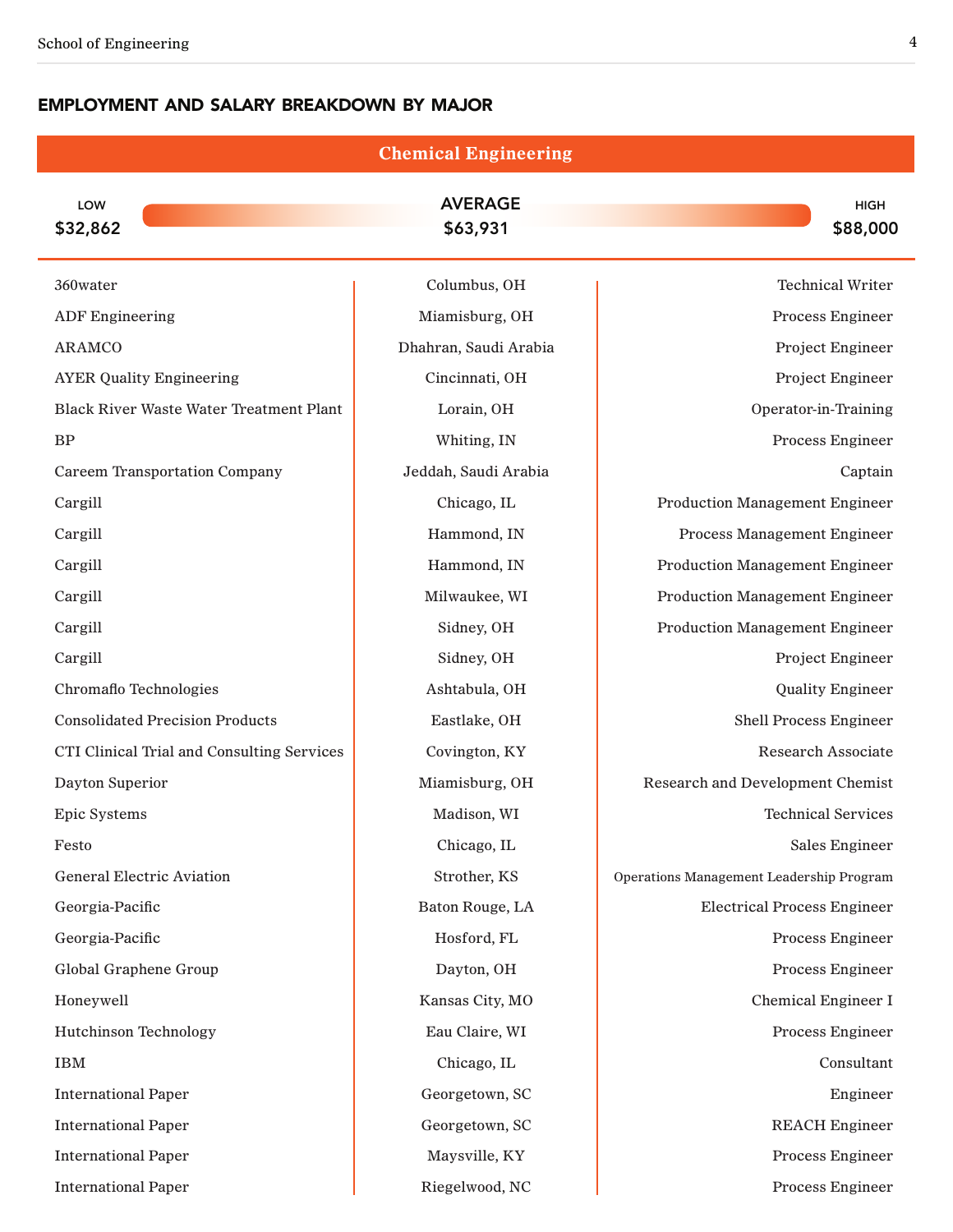#### **\*Chemical Engineering (cont.)**

| <b>Inteva Products</b>                                     | Cottondale, AL                                 | <b>Engineering Leadership Development Program</b> |
|------------------------------------------------------------|------------------------------------------------|---------------------------------------------------|
| <b>Inteva Products</b>                                     | Vandalia, OH                                   | Engineer                                          |
| <b>Johnson Controls</b>                                    | Glendale, WI                                   | <b>Product Engineer</b>                           |
| Lawrence Semiconductor Research Laboratory                 | Tempe, AZ                                      | Research & Design Engineer                        |
| Los Alamos National Laboratory                             | Los Alamos, NM                                 | Processing Engineer, Actinide Materials           |
| <b>Lubrizol Corporation</b>                                | Spartanburg, SC                                | Process Development Engineer                      |
| Medpace                                                    | Cincinnati, OH                                 | <b>Clinical Research Associate</b>                |
| Medpace                                                    | Cincinnati, OH                                 | <b>Clinical Research Associate</b>                |
| MetaMateria Technologies                                   | Columbus, OH                                   | <b>Research Assistant</b>                         |
| NanoSperse                                                 | Kettering, OH                                  | <b>Materials Engineer</b>                         |
| National Industrialization Company                         | Tasnee Jubail Industrial City,<br>Saudi Arabia | <b>Production Engineer</b>                        |
| <b>On-Board Companies</b>                                  | Grafton, OH                                    | Lab Technician                                    |
| Procter & Gamble                                           | Martinsburg, WV                                | <b>Product Supply Engineer</b>                    |
| RoviSys                                                    | Holly Springs, NC                              | Engineer                                          |
| Siemens Healthineers                                       | Elkhart, IN                                    | Biochemist 1                                      |
| Sirius Chemical Group-Solutions                            | Trenton, OH                                    | Chemical Manager and Site Manager                 |
| <b>Spectrum Brands</b>                                     | Vandalia, OH                                   | <b>Global Product Engineer</b>                    |
| St. Vincent de Paul Vincentian<br>Volunteers of Cincinnati | Cincinnati, OH                                 | <b>Food Pantry Coordinator</b>                    |
| T. Marzetti Company                                        | Columbus, OH                                   | <b>Quality Analyst</b>                            |
| <b>Thinkpath Engineering Services</b>                      | Columbus, IN                                   | <b>Account Manager</b>                            |
| Tremco                                                     | Ashland, OH                                    | Process Engineer                                  |
| <b>United States Army</b>                                  | Fort Bragg, NC                                 | Artillery                                         |
| University of Dayton Research Institute                    | Dayton, OH                                     | <b>Associate Research Engineer</b>                |
| University of Dayton Research Institute                    | Dayton, OH                                     | Structural and Materials Evaluation Technician    |
|                                                            |                                                |                                                   |

|                                    | <b>Civil Engineering</b>   |                         |
|------------------------------------|----------------------------|-------------------------|
| LOW<br>\$41,000                    | <b>AVERAGE</b><br>\$59,046 | <b>HIGH</b><br>\$78,000 |
| <b>AECOM</b>                       | Columbia, SC               | Roadway Design Engineer |
| American Bridge                    | Tarrytown, NY              | <b>Field Engineer</b>   |
| <b>Baker Concrete Construction</b> | Monroe, OH                 | Project Engineer        |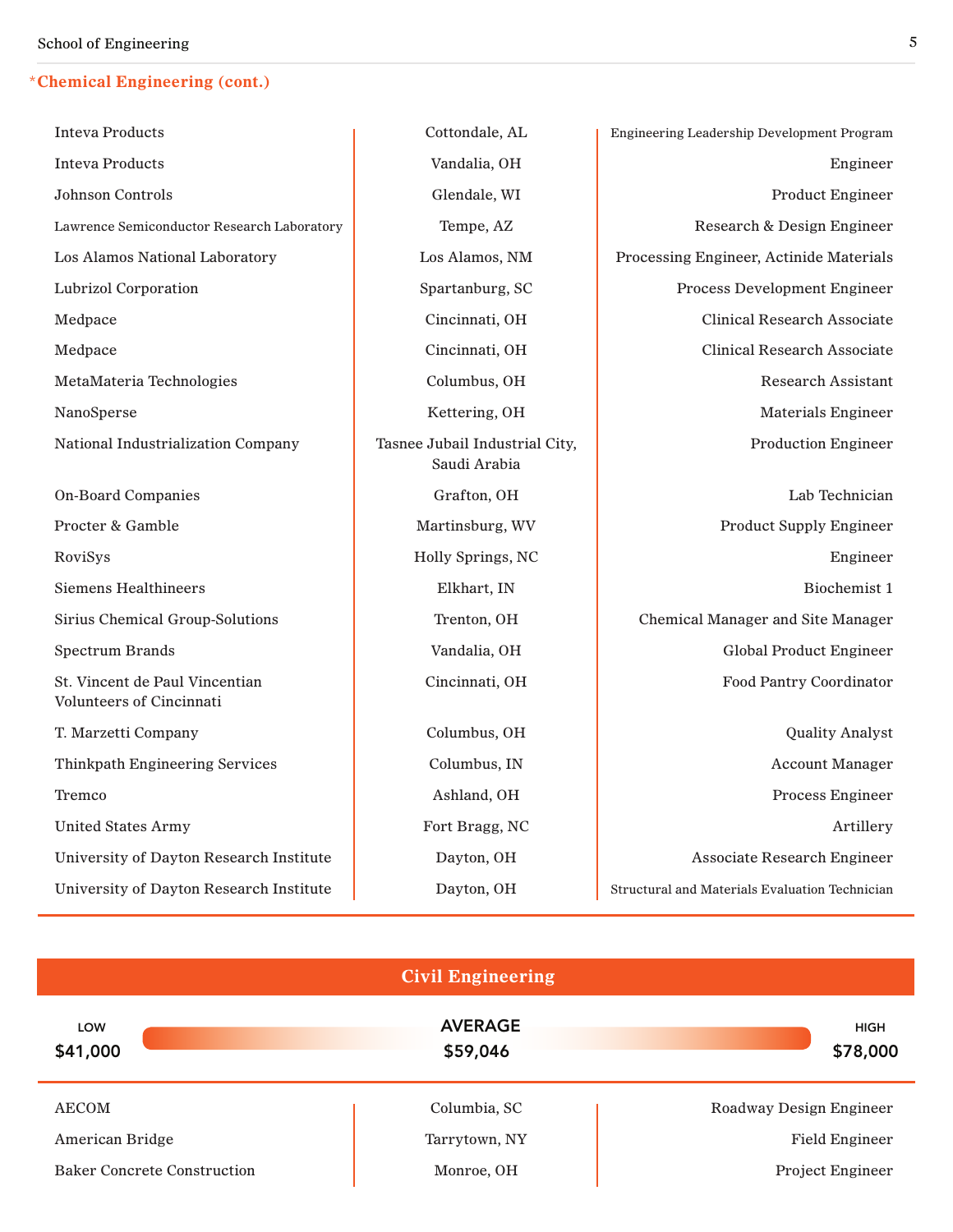#### **\*Civil Engineering (cont.)**

Barge, Waggoner, Sumner & Cannon  $\parallel$  Miamisburg, OH  $\parallel$  Structural Engineer Barge, Waggoner, Sumner & Cannon Miamisburg, OH Transportation Engineer Barrett Paving Materials **Middletown, OH** Estimator/Project Manager Barrett Paving Materials **Middletown, OH** Project Engineer Bowen Engineering **Indianapolis**, IN Project Engineer Bowser-Morner **Dayton, OH** Dayton, OH **Engineer I** Clayco St. Louis, MO Project Engineer CV Technology **Southern COV** Technology **Jupiter, FL** Technology **Jupiter, FL** Technology **Engineer** Danis Construction Company and Raleigh, NC Project Engineer Dayton Superior **No. 2. In the Contract Engineer I** Houston, TX Applications Engineer I FM Global **FM Global** Cleveland, OH **Field Engineer** Field Engineer Jacobs Engineering The Jacksonville, FL The True of the Engineer Kiewit Corporation and the Chicago, IL Chicago, IL Engineer Kiewit Corporation **Fairfield, CA** Fairfield, CA Field Engineer Kuwait Authority for Partnerships Projects Kuwait City, Kuwait City, Kuwait Civil Engineer Entry-Level LJB **Miamisburg, OH** Structural Engineer Prime AE Group Cincinnati, OH Project Engineer Reynolds, Smith, and Hills **Los Angeles, CA** Civil Aviation Associate Shook Construction and Columbus, OH Project Engineer Shook Construction **Dayton, OH** Dayton, OH Project Engineer Short Elliot Hendrickson **Delafield, WI** Resident Project Representative SpaceCo **Rosemont, IL Design Engineer Rosemont, IL** Design Engineer Stantec Civil Engineer Civil Engineer Civil Engineer Civil Engineer Tetra Tech **Anne Anne Anne Anne Anne Arbor, MI** Water Resources Engineer

Civil Engineer Turner Construction **Cincinnati** Cincinnati, OH **Field Engineer Field Engineer** Turner Construction **Cincinnati** Cincinnati, OH Project Engineer Turner Construction Columbus, OH Field Engineer Ulliman Schutte Construction **Cincinnati**, OH Project Engineer Wiehe Engineers and The Indianapolis, IN Design Engineer Woolpert Civil Engineer St. Louis, MO Civil Engineer Civil Engineer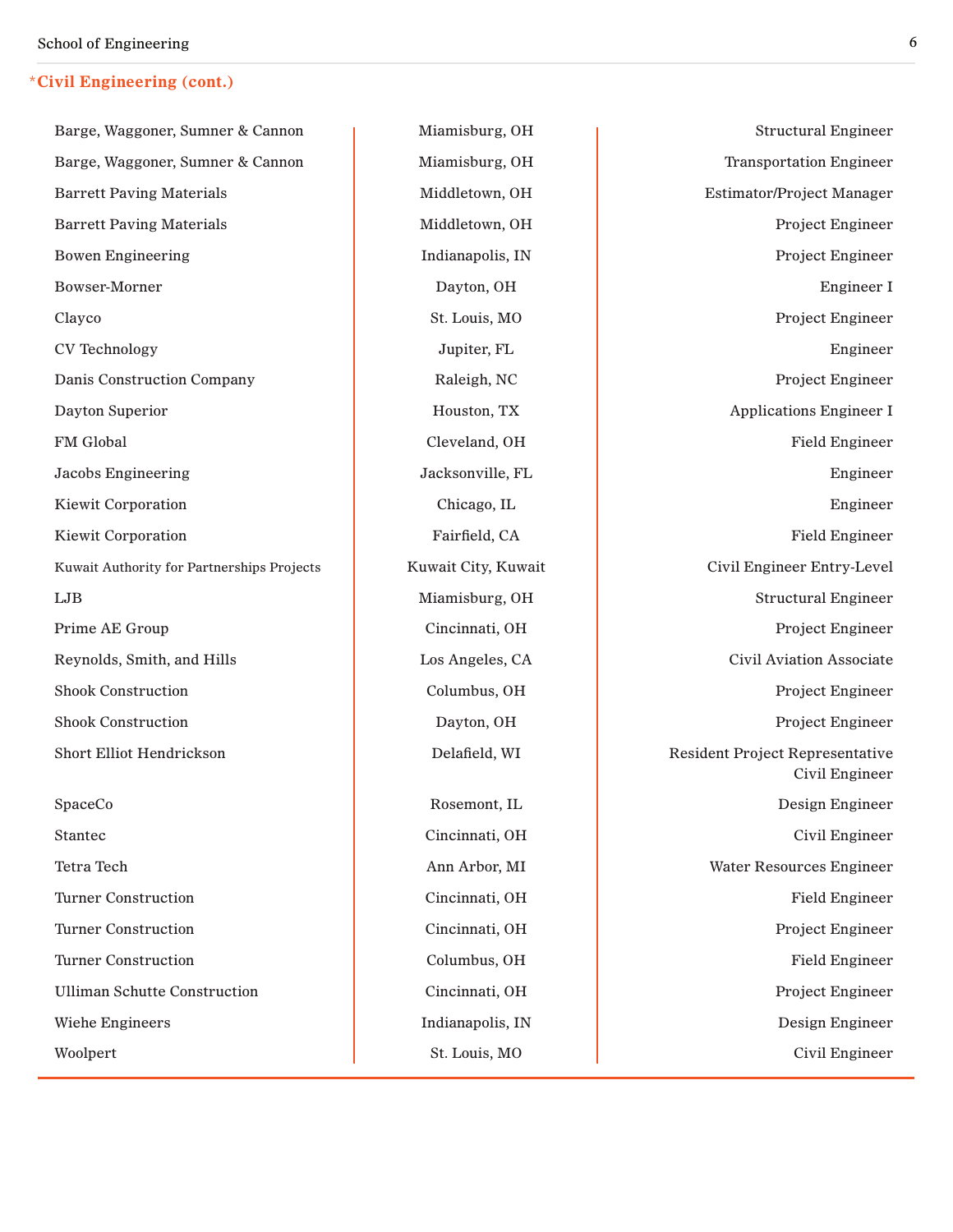|                                            | <b>Computer Engineering</b> |                                           |
|--------------------------------------------|-----------------------------|-------------------------------------------|
| LOW<br>\$52,000                            | <b>AVERAGE</b><br>\$65,884  | <b>HIGH</b><br>\$80,000                   |
| Cincinnati Insurance Company               | Fairfield, OH               | Developer I                               |
| Defense Engineering Corp                   | Dayton, OH                  | Software Engineer                         |
| <b>Exacq Technologies</b>                  | Fishers, IN                 | Software Engineer, Web and Mobile Team    |
| Intelligrated                              | Mason, OH                   | Software Engineer                         |
| Leidos                                     | Dayton, OH                  | Junior Software Engineer                  |
| <b>Motor Systems</b>                       | Milford, OH                 | <b>Electrical Control Engineer</b>        |
| National Air and Space Intelligence Center | Dayton, OH                  | <b>Electronics Engineer</b>               |
| Northern Trust                             | Chicago, IL                 | <b>IT Analyst</b>                         |
| Northrop Grumman                           | Cincinnati, OH              | Software Engineer                         |
| Northrop Grumman                           | Cincinnati, OH              | Software Engineer                         |
| <b>PNC</b>                                 | Cleveland, OH               | <b>Technology Development Program</b>     |
| <b>PNC</b>                                 | Pittsburgh, PA              | <b>Technology Development Program</b>     |
| Regal Beloit                               | Tipp City, OH               | <b>Applications Engineer</b>              |
| RoviSys                                    | Aurora, OH                  | <b>Systems Engineer</b>                   |
| <b>Tata Consultancy Services</b>           | Milford, OH                 | Consultant                                |
| <b>Tata Consultancy Services</b>           | Milford, OH                 | Software Engineer                         |
| University of Dayton Research Institute    | Dayton, OH                  | <b>Embedded Image Processing Engineer</b> |
| University of Dayton Research Institute    | Dayton, OH                  | <b>Image Processing Researcher</b>        |

| <b>Electrical Engineering</b> |                            |                                     |  |
|-------------------------------|----------------------------|-------------------------------------|--|
| <b>LOW</b><br>\$40,000        | <b>AVERAGE</b><br>\$61,529 | <b>HIGH</b><br>\$74,000             |  |
| AECOM                         | Columbus, OH               | <b>Electrical Engineer</b>          |  |
| <b>ATS</b> Automation         | Lewis Center, OH           | <b>Electrical Engineer</b>          |  |
| Circuits and Cables           | Vandalia, OH               | <b>Electrical Engineer</b>          |  |
| <b>Country Restaurant</b>     | Jeddah, Saudi Arabia       | Manager                             |  |
| <b>E-valve Systems</b>        | Cincinnati, OH             | <b>Automation Engineer</b>          |  |
| Ford Motor Company            | Dearborn, MI               | <b>Product Development Engineer</b> |  |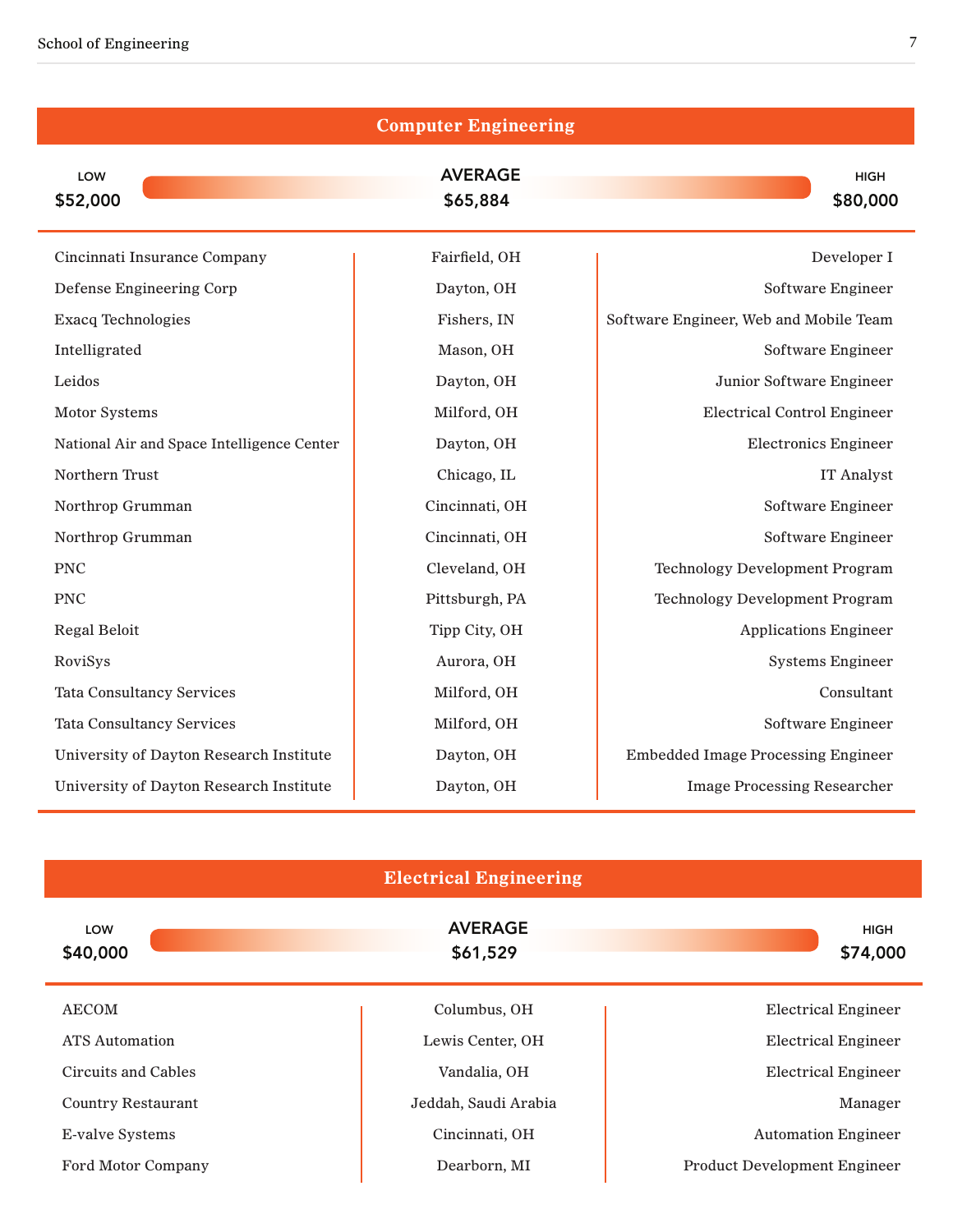### **\*Electrical Engineering (cont.)**

| G.O.C. S/A<br>Project Engineer<br>Vigo, Pontevedra, Spain<br><b>General Electric Aviation</b><br>Cincinnati, OH<br>Engineer<br><b>Heapy Engineering</b><br>Dayton, OH<br><b>Electrical Engineer</b><br>Honda of America Mfg<br>Anna, OH<br><b>Equipment Engineer</b><br>Karpinski Engineering<br>Cleveland, OH<br><b>Electrical Engineer</b><br>Kuwait City, Kuwait<br><b>Electrical Engineer</b><br>Kuwait Ministry of Electricity and Water<br>Mitsubishi Electric Power Products<br>Pittsburgh, PA<br>Design Engineer<br><b>Mussett Nicholas &amp; Associates</b><br>Indianapolis, IN<br>Design Engineer<br>Fairborn, OH<br><b>Electrical Engineer</b><br>National Air and Space Intelligence Center<br>Nidec Minster<br>Pittsburgh, PA<br><b>Electrical Engineer</b><br>Indianapolis, IN<br><b>Field Engineer</b><br><b>Patriot Engineering</b><br>PI Electronics<br><b>Associate Automation Systems Engineer</b><br>Shenzhen City, Guangdong, China<br>Aurora, OH<br>RoviSys<br><b>Systems Engineer</b><br>Saudi Aramco<br>Jeddah, Saudi Arabia<br>Site Superintendent<br>Saudi Oger<br>Riyadh, Saudi Arabia<br><b>Electrical Engineer</b><br>Simplify 3D<br>Cincinnati, OH<br>3D Printing Engineer<br><b>United States Air Force</b><br>Pensacola, FL<br>Combat Systems Officer<br>University of Dayton Research Institute<br>Dayton, OH<br><b>Laboratory Assistant</b> | Fosdick & Hilmer | Cincinnati, OH | <b>Electrical Engineer</b> |
|-------------------------------------------------------------------------------------------------------------------------------------------------------------------------------------------------------------------------------------------------------------------------------------------------------------------------------------------------------------------------------------------------------------------------------------------------------------------------------------------------------------------------------------------------------------------------------------------------------------------------------------------------------------------------------------------------------------------------------------------------------------------------------------------------------------------------------------------------------------------------------------------------------------------------------------------------------------------------------------------------------------------------------------------------------------------------------------------------------------------------------------------------------------------------------------------------------------------------------------------------------------------------------------------------------------------------------------------------------------------------------|------------------|----------------|----------------------------|
|                                                                                                                                                                                                                                                                                                                                                                                                                                                                                                                                                                                                                                                                                                                                                                                                                                                                                                                                                                                                                                                                                                                                                                                                                                                                                                                                                                               |                  |                |                            |
|                                                                                                                                                                                                                                                                                                                                                                                                                                                                                                                                                                                                                                                                                                                                                                                                                                                                                                                                                                                                                                                                                                                                                                                                                                                                                                                                                                               |                  |                |                            |
|                                                                                                                                                                                                                                                                                                                                                                                                                                                                                                                                                                                                                                                                                                                                                                                                                                                                                                                                                                                                                                                                                                                                                                                                                                                                                                                                                                               |                  |                |                            |
|                                                                                                                                                                                                                                                                                                                                                                                                                                                                                                                                                                                                                                                                                                                                                                                                                                                                                                                                                                                                                                                                                                                                                                                                                                                                                                                                                                               |                  |                |                            |
|                                                                                                                                                                                                                                                                                                                                                                                                                                                                                                                                                                                                                                                                                                                                                                                                                                                                                                                                                                                                                                                                                                                                                                                                                                                                                                                                                                               |                  |                |                            |
|                                                                                                                                                                                                                                                                                                                                                                                                                                                                                                                                                                                                                                                                                                                                                                                                                                                                                                                                                                                                                                                                                                                                                                                                                                                                                                                                                                               |                  |                |                            |
|                                                                                                                                                                                                                                                                                                                                                                                                                                                                                                                                                                                                                                                                                                                                                                                                                                                                                                                                                                                                                                                                                                                                                                                                                                                                                                                                                                               |                  |                |                            |
|                                                                                                                                                                                                                                                                                                                                                                                                                                                                                                                                                                                                                                                                                                                                                                                                                                                                                                                                                                                                                                                                                                                                                                                                                                                                                                                                                                               |                  |                |                            |
|                                                                                                                                                                                                                                                                                                                                                                                                                                                                                                                                                                                                                                                                                                                                                                                                                                                                                                                                                                                                                                                                                                                                                                                                                                                                                                                                                                               |                  |                |                            |
|                                                                                                                                                                                                                                                                                                                                                                                                                                                                                                                                                                                                                                                                                                                                                                                                                                                                                                                                                                                                                                                                                                                                                                                                                                                                                                                                                                               |                  |                |                            |
|                                                                                                                                                                                                                                                                                                                                                                                                                                                                                                                                                                                                                                                                                                                                                                                                                                                                                                                                                                                                                                                                                                                                                                                                                                                                                                                                                                               |                  |                |                            |
|                                                                                                                                                                                                                                                                                                                                                                                                                                                                                                                                                                                                                                                                                                                                                                                                                                                                                                                                                                                                                                                                                                                                                                                                                                                                                                                                                                               |                  |                |                            |
|                                                                                                                                                                                                                                                                                                                                                                                                                                                                                                                                                                                                                                                                                                                                                                                                                                                                                                                                                                                                                                                                                                                                                                                                                                                                                                                                                                               |                  |                |                            |
|                                                                                                                                                                                                                                                                                                                                                                                                                                                                                                                                                                                                                                                                                                                                                                                                                                                                                                                                                                                                                                                                                                                                                                                                                                                                                                                                                                               |                  |                |                            |
|                                                                                                                                                                                                                                                                                                                                                                                                                                                                                                                                                                                                                                                                                                                                                                                                                                                                                                                                                                                                                                                                                                                                                                                                                                                                                                                                                                               |                  |                |                            |
|                                                                                                                                                                                                                                                                                                                                                                                                                                                                                                                                                                                                                                                                                                                                                                                                                                                                                                                                                                                                                                                                                                                                                                                                                                                                                                                                                                               |                  |                |                            |
|                                                                                                                                                                                                                                                                                                                                                                                                                                                                                                                                                                                                                                                                                                                                                                                                                                                                                                                                                                                                                                                                                                                                                                                                                                                                                                                                                                               |                  |                |                            |
|                                                                                                                                                                                                                                                                                                                                                                                                                                                                                                                                                                                                                                                                                                                                                                                                                                                                                                                                                                                                                                                                                                                                                                                                                                                                                                                                                                               |                  |                |                            |

#### **Electronic and Computer Engineering**

Aspire Information Technology (Peking, China Java Application Development Engineer Northrop Grumman Mount Airy, MD Software Engineer Pretalen **Beavercreek**, OH Navigation Timing Engineer

| <b>Global Manufacturing Systems Engineering Technology</b> |               |                               |
|------------------------------------------------------------|---------------|-------------------------------|
| BWI Group                                                  | Kettering, OH | <b>Manufacturing Engineer</b> |
| <b>Forsea Exhaust Controls Technology</b>                  | Dayton, OH    | <b>Operations Production</b>  |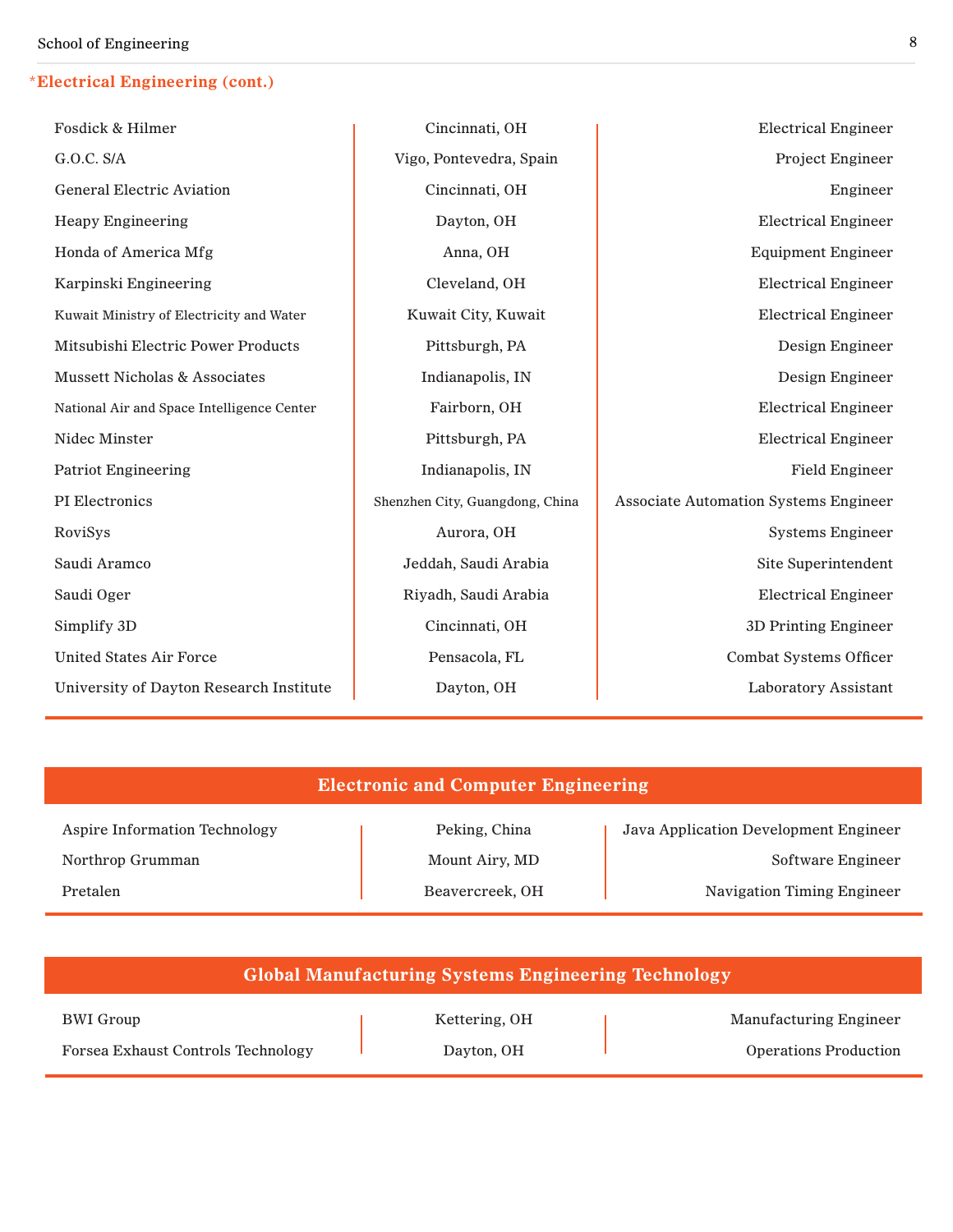| <b>Industrial Engineering Technology</b> |                            |                                                              |  |  |
|------------------------------------------|----------------------------|--------------------------------------------------------------|--|--|
| LOW<br>\$47,500                          | <b>AVERAGE</b><br>\$61,814 | <b>HIGH</b><br>\$70,000                                      |  |  |
| <b>BWI</b> Group                         | Kettering, OH              | <b>Industrial Engineer</b>                                   |  |  |
| Delphi                                   | Kokomo, IN                 | <b>Industrial Engineer</b>                                   |  |  |
| <b>DHL</b>                               | Columbus, OH               | <b>Industrial Engineer</b>                                   |  |  |
| Honeywell                                | Cincinnati, OH             | Applications Engineer, Intelligrated Division                |  |  |
| Honeywell                                | Dayton, OH                 | <b>Manufacturing Engineer</b>                                |  |  |
| Magna International                      | Toledo, OH                 | <b>Facilities Engineer</b>                                   |  |  |
| Navistar                                 | Springfield, OH            | <b>Quality Assurance Engineer</b>                            |  |  |
| NobleTek                                 | Wooster, OH                | CAD Designer                                                 |  |  |
| NuVasive                                 | Dayton, OH                 | Manufacturing Execution Systems Engineer                     |  |  |
| Parker Hannifin                          | Hudson, OH                 | Lean Manufacturing Engineering<br><b>Development Program</b> |  |  |
| Saudi Aramco                             | Al-Dammam, Saudi Arabia    | <b>Assistant Engineer</b>                                    |  |  |
| <b>TTX Company</b>                       | Chicago, IL                | FMA Facilities & Equipment Coordinator                       |  |  |
| <b>United States Army</b>                | Fort Benning, GA           | <b>Infantry Officer</b>                                      |  |  |
| <b>Whirlpool Corporation</b>             | Greenville, OH             | Lean Engineer                                                |  |  |

|  | <b>Mechanical Engineering</b> |
|--|-------------------------------|
|  |                               |

| LOW<br>\$20,000                | <b>AVERAGE</b><br>\$60,118 | <b>HIGH</b><br>\$86,000                |
|--------------------------------|----------------------------|----------------------------------------|
| Accenture                      | Chicago, IL                | <b>Technology Architecture Analyst</b> |
| <b>AECOM</b>                   | Atlanta, GA                | <b>Mechanical Engineer</b>             |
| Ahresty                        | Wilmington, OH             | Process Engineer                       |
| AIDA-America                   | Dayton, OH                 | <b>Mechanical Engineer</b>             |
| Airborne Systems               | Santa Ana, CA              | Design Engineer I                      |
| Airborne Systems               | Santa Ana, CA              | Design Engineer I                      |
| Allied Machine & Engineering   | Dover, OH                  | <b>Engineer Trainee</b>                |
| Allied Machine & Engineering   | Dover, OH                  | <b>Field Sales Engineer</b>            |
| Altec Industries               | Elizabethtown, KY          | <b>Applications Engineer</b>           |
| Andelman and Lelek Engineering | Boston, MA                 | <b>Project Engineer</b>                |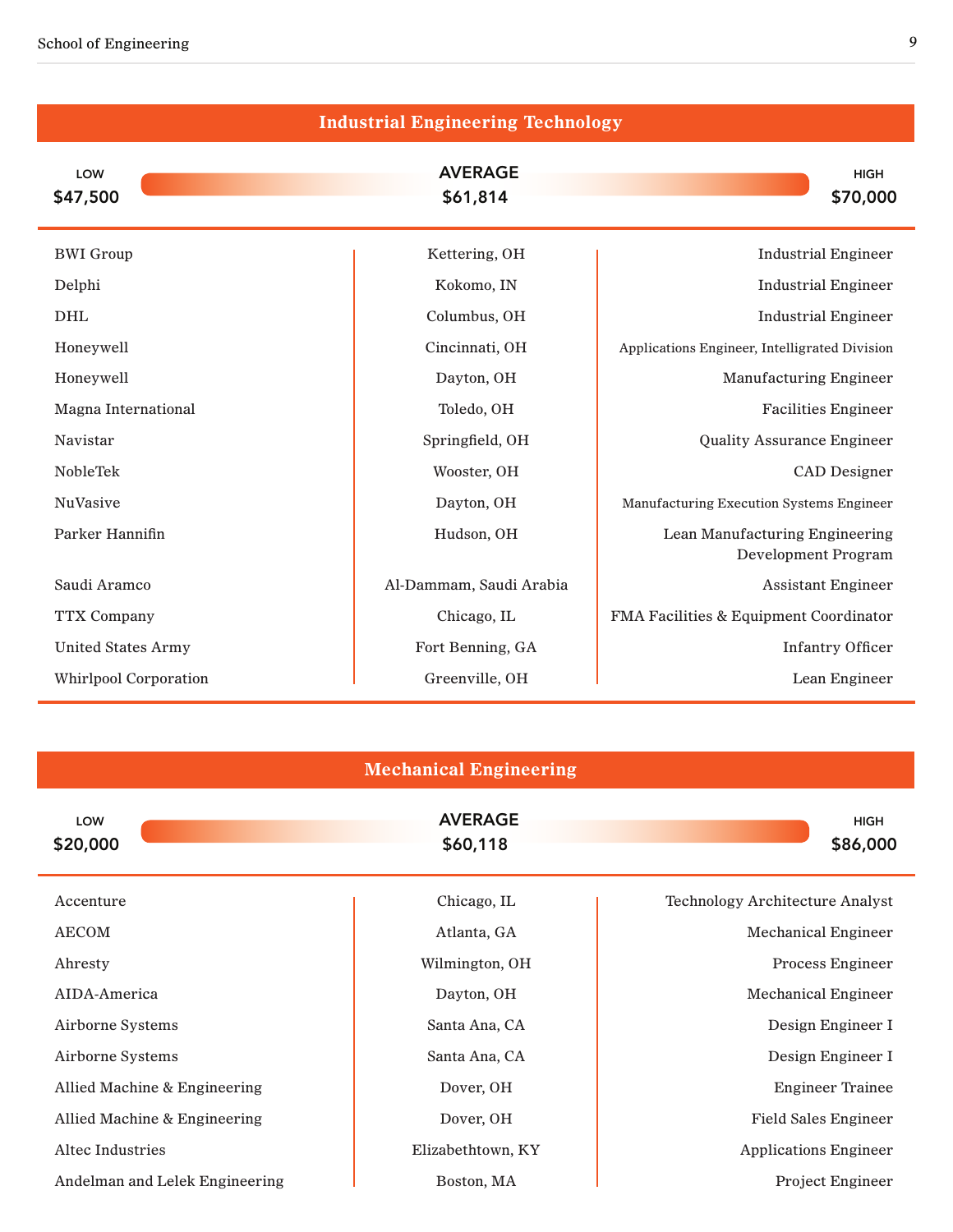Apex Supply Chain Technologies (and Technologies (and Technologies Cincinnati, OH Field Service Technician

Apex Tool Group **Dayton, OH** Dayton, OH Manufacturing Engineer Applus + Velosi **Al Ahsa, Saudi Arabia** Quality Assurance Welding/Piping Engineer Arcamed and Indianapolis, IN Project Engineer Ariel Corporation **Mt. Vernon, OH** Applications Engineer Ariel Corporation **Mt. Vernon, OH** Technical Services Engineer AT&T **Dallas, TX** Senior Specialist, Technology Development Program Basco Manufacturing and Mason, OH Mason, OH Quality Engineer Bastian Solutions **Chicago, IL** Chicago, IL **Field Application Engineer** Chicago, IL **Field Application Engineer** Bay Street Theater Sag Harbor, NY Assistant Technical Director Bertec Corporation **Network** Worthington, OH Human Performance Product Engineer BP Whiting, IN Maintenance Engineer Camcraft **Hanover Park, IL** Begineer **Hanover Park**, IL Engineer Chemical and Industrial Engineering and Louisvile, KY Mechanical Engineer ClearObject Indianapolis, IN OrrFellow, Project Manager Clopay Building Products **Troy, OH** Troy, OH Designer Cook Medical Bloomington, IN Engineer Cooper Tire & Rubber **Findlay, OH Findlay, OH** Associate Engineer CRANE ChemPharma & Energy Cincinnati, OH Project Manager Crane Pumps & Systems **Pumps & Systems** Piqua, OH Project Engineer Cummins Columbus, IN Current Product Improvement Engineer Cummins Columbus, IN Columbus, IN Columbus, IN Quality Engineer Cummins Columbus, OH Service Engineer Cummins and Cummins and Cummins and Cummins and Minneapolis, MN and Product Design Engineer Deere-Hitachi Construction Machinery Kernersville, NC Manufacturing/Logistics Engineer Defense Contract Management Agency Dayton, OH Engineering Student Trainee Dominion Energy **Akron**, OH Research Gas Planning Engineer DRT Manufacturing and Dayton, OH Dayton, OH Design Engineer DuraMark Technologies and the Westfield, IN and the Control of Tellow Corr Fellow DXP Enterprises and the Blue Ash, OH Applications Engineer Eaton **Cleveland, OH** Cleveland, OH Manufacturing Engineer Eaton Glendale Heights, IL Communication Glendale Heights, IL Communication Communication Communication Communication Communication Communication Communication Communication Communication Communication Communication Commun Eaton **Parma, OH** Parma, OH Technical Sales Engineer, Leadership Development Program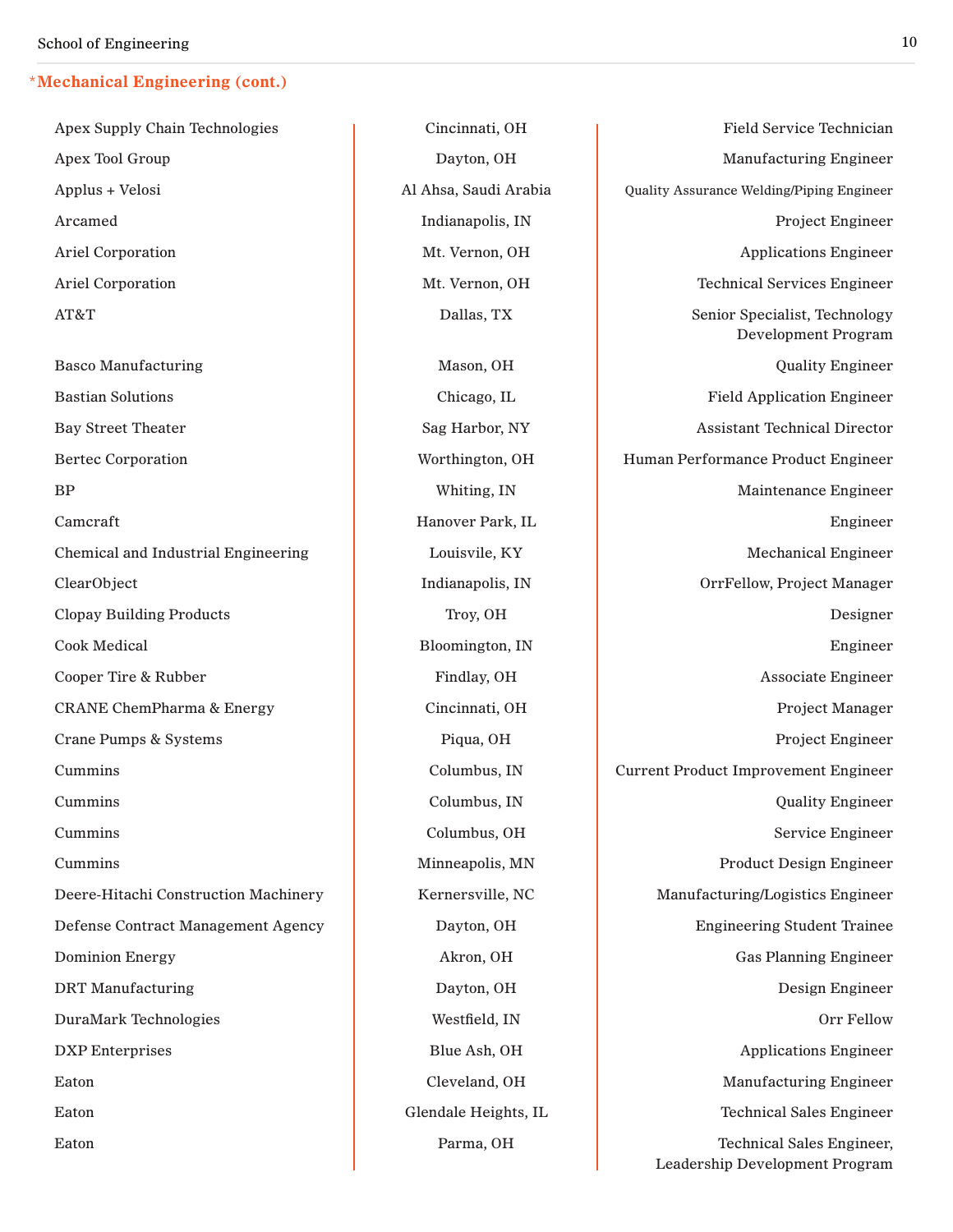Elara Engineering The Chicago, IL Chicago, IL Chicago, IL Chicago, IL Chicago, IL Chicago, IL Chicago, IL Chicago, IL Chicago, IL Chicago, IL Chicago, IL Chicago, IL Chicago, IL Chicago, IL Chicago, IL Chicago, IL Chicago, Emerson Climate Technologies Buffalo Grove, IL Sales Engineer, Industrial Automation Emerson Climate Technologies and Sidney, OH Design Engineer Emerson Climate Technologies and Sidney, OH Project Engineer Emerson Climate Technologies and Sidney, OH Project Engineer Emerson Climate Technologies and Sidney, OH Project Engineer Emerson Climate Technologies and Sidney, OH Research Design Engineer Epic Systems and Technical Services and Technical Services and Technical Services and Technical Services and Technical Services FCC Indiana **Portland, IN** Portland, IN Quality Control Team Leader Federal Mogul Powertrain **Huntsville, AL** Rotational Engineer Fiat Chrysler Automobiles **Bloomfield Hills, MI** Change Management Specialist Fiat Chrysler Automobiles Toledo, OH Manufacturing Operations Specialist First Energy **Akron**, OH Transmission Project Coordinator Ford Motor Company **Dearborn, MI** Dearborn, MI Product Development Engineer Ford Motor Company **Dearborn, MI Dearborn, MI Engineer** Ford Motor Company **Dearborn, MI** Dearborn, MI Product Development Engineer Ford Motor Company **Detroit, MI Detroit, MI Engineer** Fort Recovery Industries **Fort Recovery, OH** Product Engineer Garney Construction **Denver, CO** Project Engineer General Electric Appliances and Louisville, KY Supply Chain Development Program General Electric Aviation **Bohemia, NY** Operations Management Leadership Program Associate General Electric Aviation **Cincinnati**, OH **Design Engineer** Design Engineer General Electric Aviation **Cincinnati**, OH Manufacturing Engineer General Electric Aviation **Cincinnati**, OH Operation **Cincinnati**, OH Operations Management Leadership Program Associate General Electric Aviation **Cincinnati**, OH Operations Management Leadership Program Associate General Electric Aviation **Dayton, OH** Dayton, OH Quality Engineer General Electric Healthcare **Network** Waukesha, WI Harvest Project Leader General Electric Lighting Theorem Cleveland, OH Lighting Design Consultant General Motors **Detroit, MI** Infotainment Test Validation Engineer Goodyear Tire and Rubber **Akron**, OH Akron, OH Mechanical Engineer Gosiger **Dayton, OH** Robotics Application Engineer Harco Manufacturing Group **Dayton, OH** Dayton, OH Manufacturing Engineer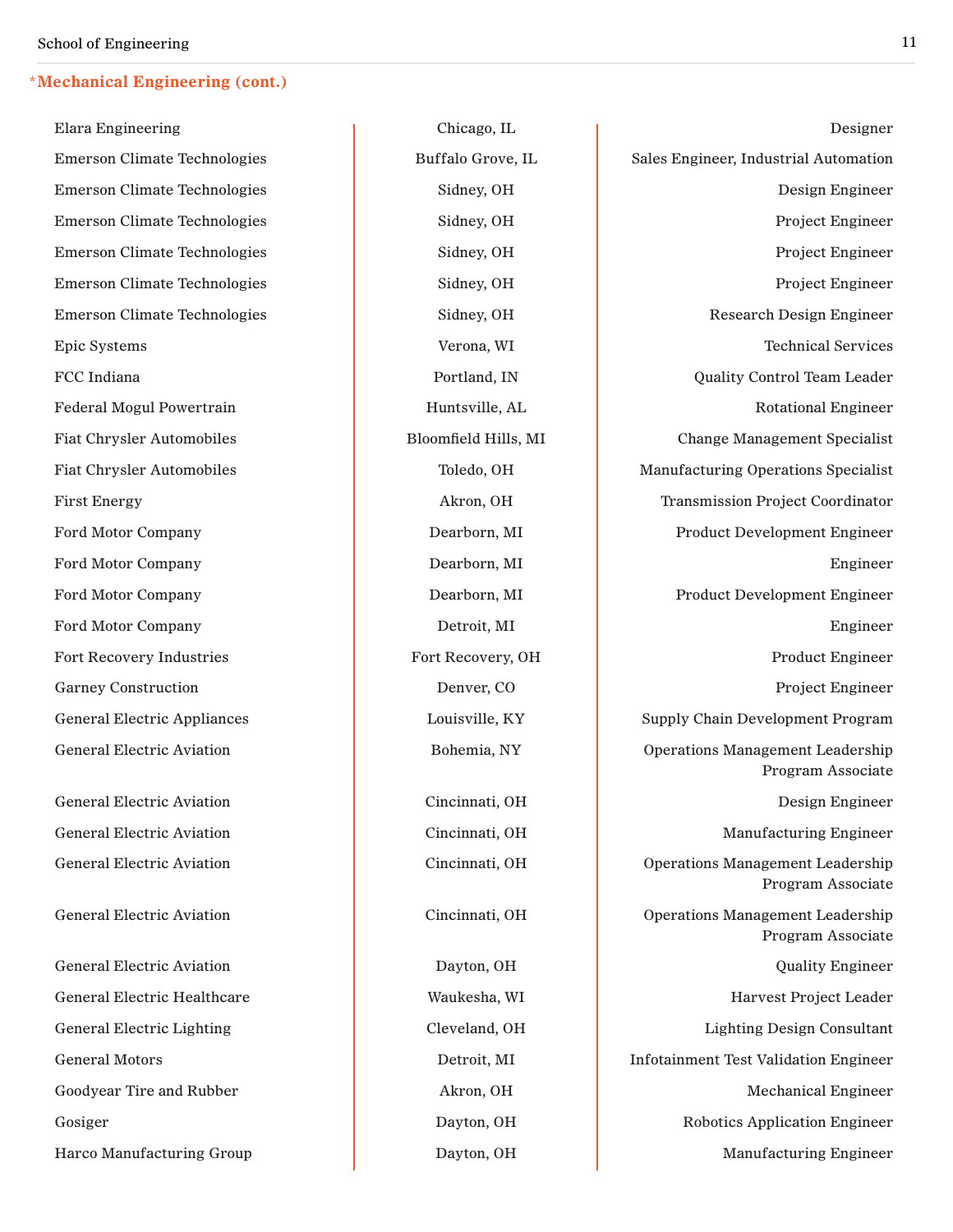Harco Manufacturing Group 
and Theorem and Moraine, OH and Manufacturing Engineer Hardy Diagnostics and the Springboro, OH and Springboro, OH Engineer Harris Products Group Mason, OH Mason, OH Technical Sales Harris Products Group Nason, OH Mason, OH Technical Sales Representative Heapy Engineering **Engineering Engineering Constant Constant Constant Constant Constant Constant Constant Constant Constant Constant Constant Constant Constant Constant Constant Constant Constant Constant Constant Constant** Hilton Engineering San Juan, PR San Juan, PR Sales Engineer Hixson **Cincinnati, OH** Mechanical Engineer HMC Gears **Evansville, IN** Evansville, IN CAD Engineer Honda of America Mfg **Anna**, OH **Engineer Engineer Engineer** Honda of America Mfg Marysville, OH Narysville, OH Design Engineer Honda of America Mfg Marysville, OH New Model Engineer Honda of America Mfg **Raymond, OH** Raymond, OH Test Engineer Huwaie Telecommunications Kuwait Kuwait City, Kuwait Kuwait Engineer Hyundai Motor Group Anne Ann Arbor, MI Exterior Trim Engineer Intelligrated Mason, OH Concepting and Estimating Engineer Intelligrated Mason, OH Mason, OH Mechanical Engineer Intellitrak **Fairfield, OH** Project Engineer Inteva Products and Adrian, MI Engineering Leadership Development Program Inteva Products and Troy, MI Constant and Troy, MI Constant Constant Constant Constant Constant Constant Constant Constant Constant Constant Constant Constant Constant Constant Constant Constant Constant Constant Constant Invotec and Dayton, OH Dayton, OH Mechanical Design Engineer ITE **ITE Loveland, OH Project Engineer** Johnson & Johnson, Ethicon Endo-Surgery Cincinnati, OH Assistant Design Engineer Kroger Company Newark, OH Newark, OH Production Supervisor KTH Guest Engineer Lippert Components Elkhart, IN Enterprise Resource Planning Analyst Lockheed Martin **Los Angeles, CA** Associate Quality Assurance Engineer Makino **Masou, CH** Mason, OH **Masou, OH** Applications Engineer Makino **Mason**, **Mason, OH Mason**, OH **Field Service Engineer** Marathon Petroleum Corp **Findlay, OH** Project Engineer McTech Corporation Charlotte, NC Engineering Assistant Melink Sales Engineer and Cincinnati, OH Sales Engineer Sales Engineer Midmark **Design Engineer Network Versailles, OH Design Engineer Design Engineer** Midmark **Versailles, OH** Manufacturing Engineer Midmark **Versailles, OH** Mechanical Design Engineer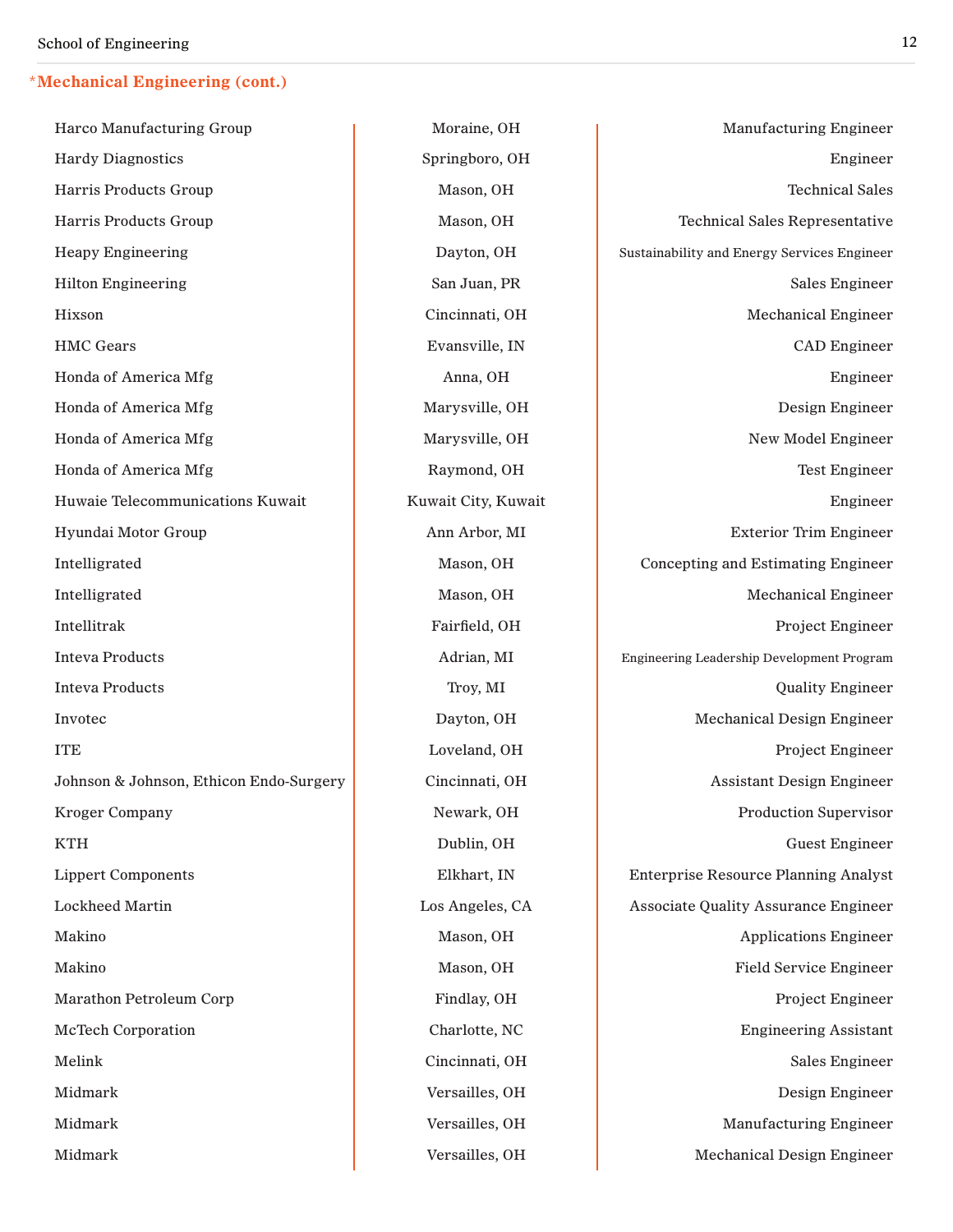U.S. Engineering and a set of the Myoming, MI Mechanical Engineer Mechanical Engineer

Midmark Versailles, OH Quality Design Engineer Modern Process Equipment 
and Chicago, IL Chicago, IL Mechanical Design Engineer National Oilwell Varco Dayton, OH Design Engineer Norcold Sidney, OH Mechanical Engineer Northcoast Signworks **Bedford Heights, OH** Bedford Heights, OH Shop Worker Northrop Grumman 
St. Augustine, FL Manufacturing Engineer

Northrop Grumman Parker Hannifin **Akron**, OH **Technical Sales Engineer** Akron, OH **Technical Sales Engineer** Parker Hannifin **Eaton, OH** Eaton, OH **CONFIDENTIAL CONSUMING THE CONFIDENT** CONSUMITY Engineer Parker Hannifin Fort Wayne, IN Engineer I Popmenu Cleveland, OH Business Development Pratt & Whitney **East Hartford, CT** Associate Engineer **Associate Engineer** Precision Castparts **Morgantown, PA** Management Development Program Premium Contracting Solutions and Dayton, OH Dayton, OH Mechanical Engineer Procter & Gamble **Cincinnati**, OH Chemical Sales Quinn Medical San Clemente, CA Mechanical Engineer Regal Beloit **Tipp City, OH** Applications Engineer Regal Beloit **Tipp City, OH** Design Engineer I Rockwell Automation **Exercise Construction** Georgetown, KY **Field Engineer** Field Engineer Sevan Multi-Site Solutions and St. Louis, MO Broject Manager SonaCare Medical **Indianapolis, IN** Product Development Engineer SRACO Dammam, Saudi Arabia Mechanical Engineering SWECO **Florence, KY** Design Engineer Switchback Group **Richfield, OH** Richfield, OH Mechanical Design Engineer Tasty Peach Studios **Mishawaka, IN** Mishawaka, IN Sales Associate Techman Sales **Detroit, MI** Business Development Engineer Tellon Trading Norcross, GA Norcross, GA Mechanical Engineering Intern Tesla Motors **Fremont, CA** Tesla Motors **Fremont, CA** Equipment Engineer The Reserves Network **Valley City, OH** Outdoor Equipment Tester, MTD Products TS Tech Americas and the Columbus, OH Columbus, OH Quality Engineer TS Tech Americas and New Castle, IN Mechanical Engineer TS Tech Americas and the Reynoldsburg, OH and the Reynoldsburg, OH engineer Turner Construction **New York City, NY** Mechanical, Electrical & Plumbing Field Engineer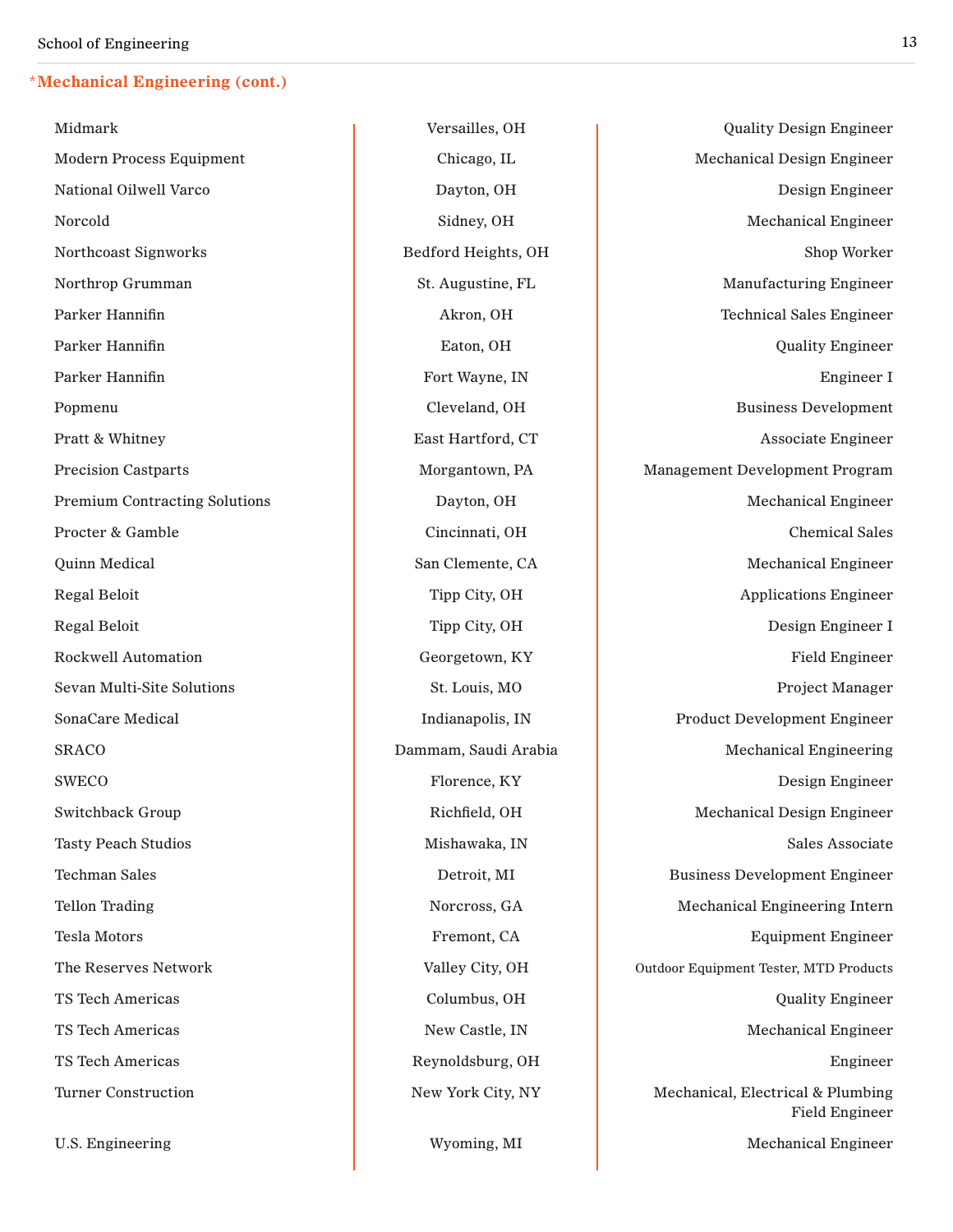| <b>United States Air Force</b>          | Dayton, OH                              | Aerospace Engineer                                       |
|-----------------------------------------|-----------------------------------------|----------------------------------------------------------|
| <b>United States Air Force</b>          | Dayton, OH                              | Intelligence Analyst, NASIC                              |
| <b>United States Air Force</b>          | Dayton, OH                              | ORISE Research Intern, School of<br>Aerospace Medicine   |
| <b>United States Air Force</b>          | San Antonio, TX                         | Second Lieutenant                                        |
| <b>United States Army</b>               | Dale County, AL                         | Aviation Officer   Helicopter Pilot                      |
| <b>United States Army</b>               | Fort Leonard Wood, MO                   | <b>Second Lieutenant</b>                                 |
| <b>United Technologies</b>              | Troy, OH                                | <b>Associate Mechanical Engineer</b>                     |
| University of Dayton Research Institute | Dayton, OH                              | <b>Associate Research Engineer</b>                       |
| Valeo                                   | Reno, NV                                | P1 Process Leader                                        |
| Vanderlande                             | King Khalid International, Saudi Arabia | <b>Operation Shift Leader</b>                            |
| <b>Vantage Partners</b>                 | Cleveland, OH                           | <b>Mechanical Engineer</b>                               |
| Virgin Galactic                         | Bakersfield, CA                         | <b>Technical Operations Engineer</b>                     |
| Woodward                                | Grand Rapids, MI                        | Design Engineer                                          |
| <b>Yaskawa Motoman Robotics</b>         | Miamisburg, OH                          | Engineer                                                 |
| <b>Zimmer Biomet</b>                    | Warsaw, IN                              | Development Engineer, Patient<br><b>Matched Implants</b> |

| <b>Mechanical Engineering Technology</b>  |                            |                                                               |  |  |
|-------------------------------------------|----------------------------|---------------------------------------------------------------|--|--|
| LOW<br>\$33,280                           | <b>AVERAGE</b><br>\$52,339 | <b>HIGH</b><br>\$65,000                                       |  |  |
| Beverage Air                              | Brookville, PA             | Design Engineer                                               |  |  |
| Creative Foam                             | Dayton, OH                 | Engineer                                                      |  |  |
| Die-Matic Corporation                     | Cleveland, OH              | <b>Manufacturing Engineer</b>                                 |  |  |
| <b>DRT</b> Manufacturing                  | Dayton, OH                 | Research & Design Engineer                                    |  |  |
| eTEC E&C Limited                          | Seoul, Korea               | <b>Mechanical Rotating Equipment Engineer</b>                 |  |  |
| Fuyao Glass America                       | Moraine, OH                | <b>Tooling Engineer</b>                                       |  |  |
| <b>General Electric Appliances</b>        | Louisville, KY             | Supply Chain Development Program Engineer                     |  |  |
| Gosiger                                   | Dayton, OH                 | Junior Mechanical Design Engineer                             |  |  |
| Harman International                      | Novi, MI                   | Hardware Advanced Product Quality<br><b>Planning Engineer</b> |  |  |
| <b>Heapy Engineering</b>                  | Kettering, OH              | <b>Mechanical Engineer</b>                                    |  |  |
| Higher Institute for Plastics Fabrication | Riyadh, Saudi Arabia       | Senior Training Instructor                                    |  |  |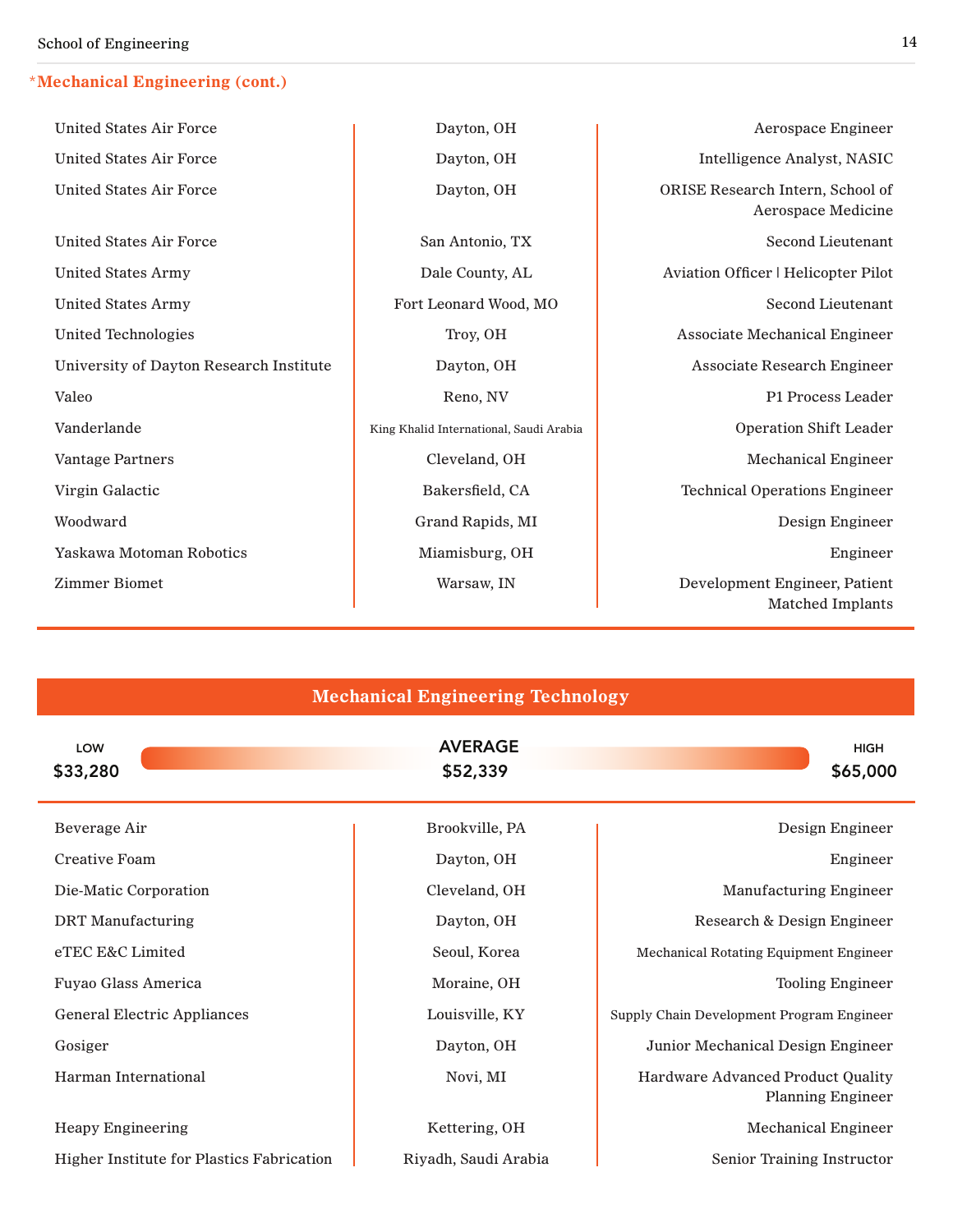#### **\*Mechanical Engineering Technology (cont.)**

| Honda of America Mfg                                          | Marysville, OH       | <b>Inspector Associate</b>         |
|---------------------------------------------------------------|----------------------|------------------------------------|
| Honda of America Mfg                                          | Marysville, OH       | <b>Staff Engineer</b>              |
| <b>IJUS</b>                                                   | Kettering, OH        | <b>Utility Engineer</b>            |
| Pacific Manufacturing                                         | Fairfield, OH        | <b>Production Engineer</b>         |
| Parker Hannifin                                               | Lincolnshire, IL     | <b>Quality Engineering Trainee</b> |
| Public Authority for Applied<br><b>Education and Training</b> | Kuwait City, Kuwait  | Instructor                         |
| <b>RCS</b> Technologies                                       | Dayton, OH           | Virtual Private Cloud Specialist   |
| Silfex                                                        | Eaton, OH            | <b>Engineering Technician</b>      |
| <b>Standard Aero</b>                                          | Cincinnati, OH       | <b>Production Engineer</b>         |
| Technical and Vocational Training Corporation                 | Riyadh, Saudi Arabia | Instructor                         |
| The Dayton Foodbank                                           | Dayton, OH           | Volunteer Mechanical Engineer      |
| <b>United States Army</b>                                     | <b>United States</b> | <b>Army Aviation Corps</b>         |
| Viking Group                                                  | Moraine, OH          | <b>Associate Project Engineer</b>  |
| <b>Xylem Analytics</b>                                        | Yellow Springs, OH   | <b>Quality Engineer</b>            |

#### grad school attending

| <b>Graduate School Status/Plans:</b>                            | <b>Responses</b> | Perentage |
|-----------------------------------------------------------------|------------------|-----------|
| Enrolled Full-time                                              | 72               | $17\%$    |
| Enrolled Part-time                                              | 8                | $2\%$     |
| Not currently enrolled, plan to apply/attend within three years | 43               | $10\%$    |
| Not currently enrolled, plan to apply/attend after three years  | 24               | $6\%$     |
| Not currently enrolled with no plans to attend                  | 39               | $9\%$     |
| Not sure at this time.                                          | 237              | 56%       |
| <b>Total Responses</b>                                          | 423              |           |

#### grad school enrollment by major

| <b>Chemical Engineering</b> |                |             |                        |  |
|-----------------------------|----------------|-------------|------------------------|--|
| Universite Paris Descartes  | Paris, France  | Master      | Biomedical Engineering |  |
| University of Cincinnati    | Cincinnati, OH | Doctor   MD | <b>Medical Doctor</b>  |  |
| University of Dayton        | Dayton, OH     | Master      | Bioengineering         |  |
| University of Dayton        | Dayton, OH     | Master      | Bioengineering         |  |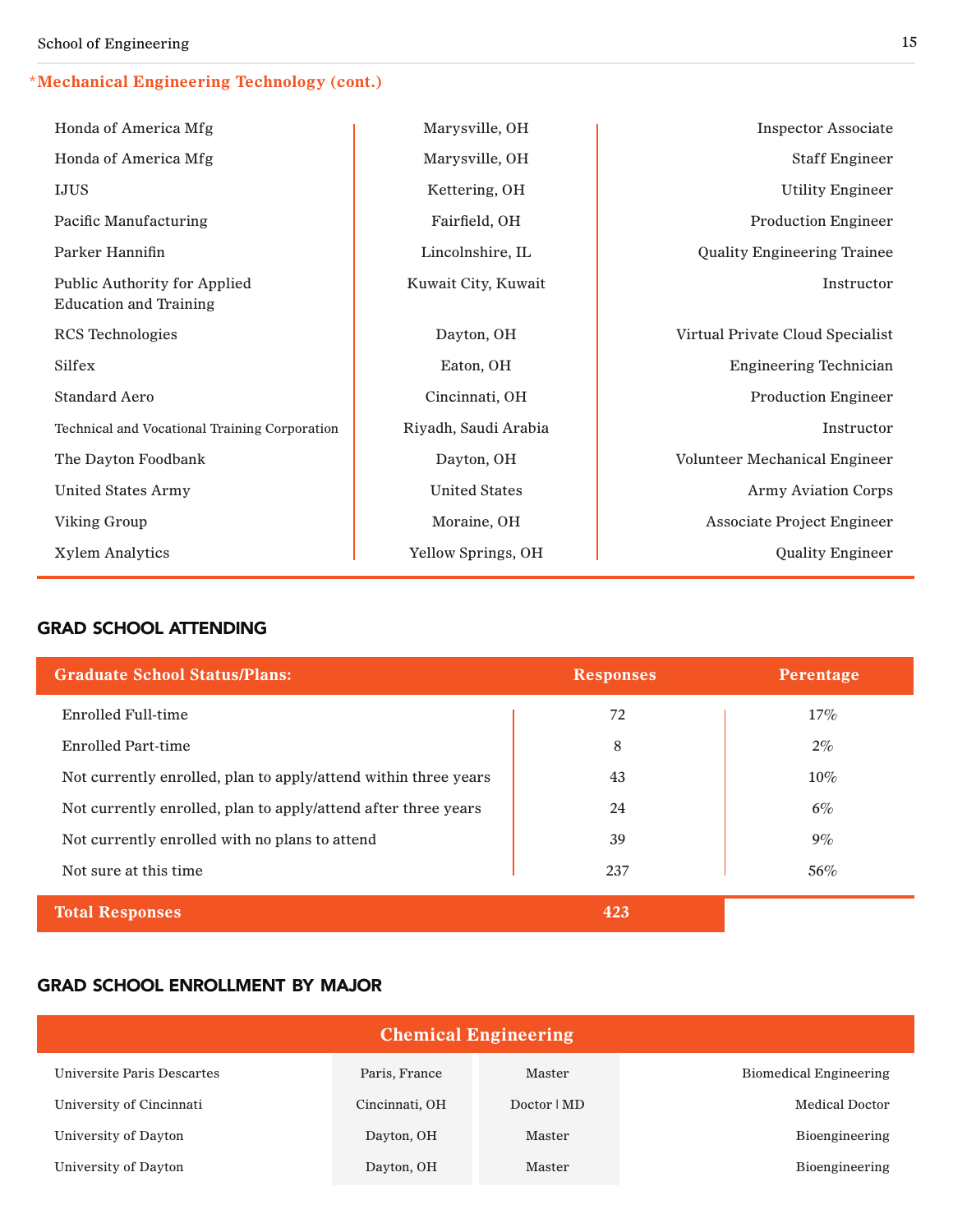#### **\*Chemical Engineering (cont.)**

| University of Dayton     | Dayton, OH     | Master | Chemical Engineering  |
|--------------------------|----------------|--------|-----------------------|
| University of Dayton     | Dayton, OH     | Master | Chemical Engineering  |
| University of Dayton     | Dayton, OH     | Master | Chemical Engineering  |
| University of Dayton     | Dayton, OH     | Master | Materials Engineering |
| University of Dayton     | Dayton, OH     | Master | Materials Engineering |
| University of Notre Dame | South Bend, IN | Ph.D.  | Chemical Engineering  |

| <b>Civil Engineering</b>     |                  |              |                                                     |  |
|------------------------------|------------------|--------------|-----------------------------------------------------|--|
| Drexel University            | Philadelphia, PA | Ph.D.        | <b>Environmental Engineering</b>                    |  |
| <b>Iowa State University</b> | Ames, IA         | Master       | Civil Construction and Environmental<br>Engineering |  |
| University of Dayton         | Dayton, OH       | Master       | Civil Engineering                                   |  |
| University of Dayton         | Dayton, OH       | Master       | Civil Engineering                                   |  |
| University of Dayton         | Dayton, OH       | Master       | Civil Engineering                                   |  |
| University of Dayton         | Dayton, OH       | Master       | Civil Engineering                                   |  |
| University of Dayton         | Dayton, OH       | Master       | Civil Engineering                                   |  |
| University of Dayton         | Dayton, OH       | Master       | Civil Engineering                                   |  |
| University of Dayton         | Dayton, OH       | Master       | Civil Engineering                                   |  |
| University of Dayton         | Dayton, OH       | Master       | <b>Engineering Management</b>                       |  |
| University of Dayton         | Dayton, OH       | Master       | <b>Engineering Management</b>                       |  |
| University of Mississippi    | Oxford, MI       | Juris Doctor | Law                                                 |  |

| <b>Computer Engineering</b> |            |        |                        |
|-----------------------------|------------|--------|------------------------|
| University of Dayton        | Dayton, OH | Master | Electrical Engineering |
| University of Dayton        | Dayton, OH | Master | Engineering            |

| <b>Electrical Engineering</b>      |               |        |                                     |
|------------------------------------|---------------|--------|-------------------------------------|
| The Ohio State University          | Columbus, OH  | Master | Electrical Engineering              |
| Tufts University                   | Boston, MA    | Master | Electrical Engineering              |
| University of California San Diego | San Diego, CA | Master | Electrical and Computer Engineering |
| University of Dayton               | Dayton, OH    | Master | Computer Engineering                |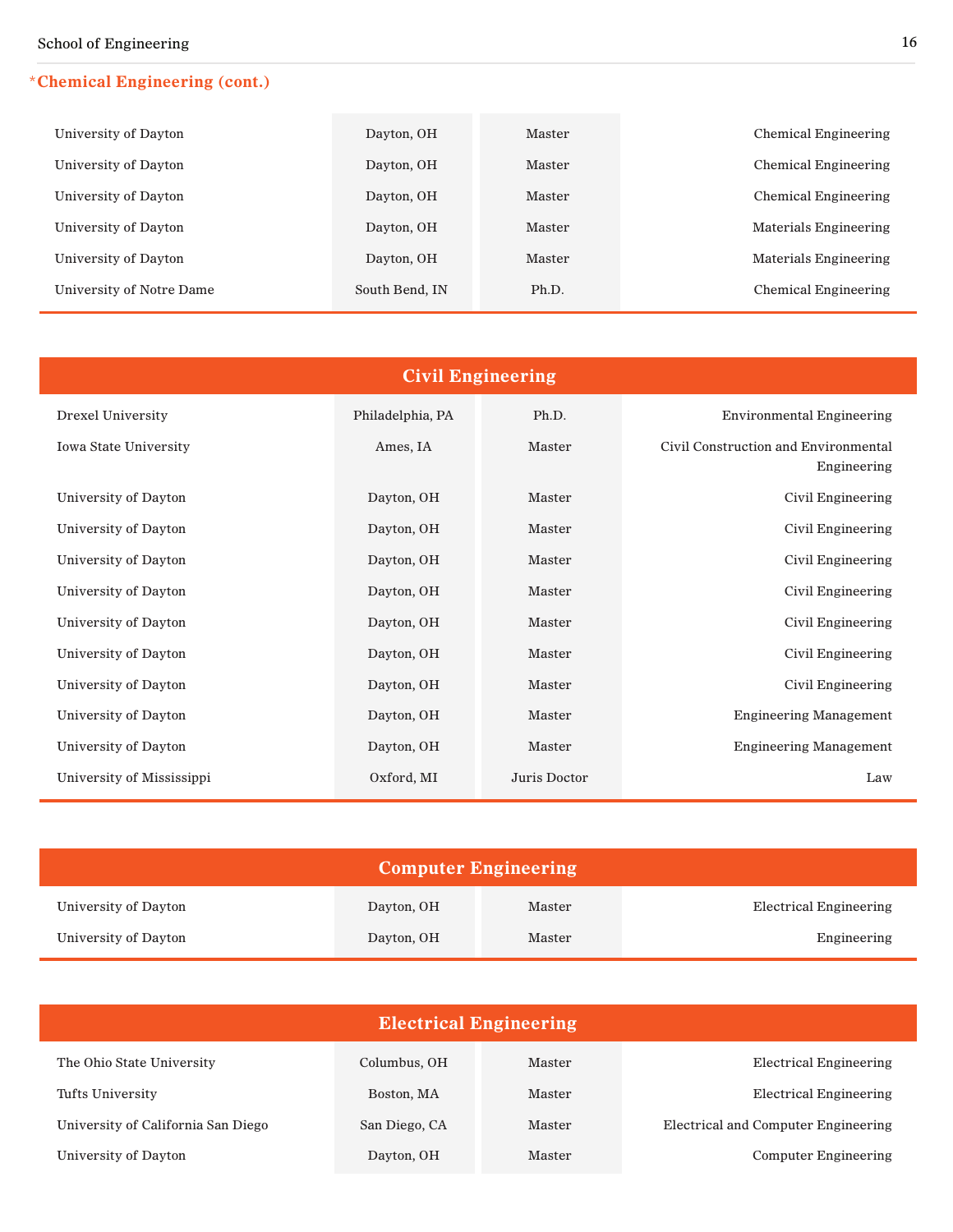#### **\*Electrical Engineering (cont.)**

| University of Dayton    | Dayton, OH    | Master | <b>Electrical Engineering</b> |
|-------------------------|---------------|--------|-------------------------------|
| University of Dayton    | Dayton, OH    | Master | <b>Electrical Engineering</b> |
| University of Dayton    | Dayton, OH    | Master | <b>Electrical Engineering</b> |
| University of Dayton    | Dayton, OH    | Master | <b>Electrical Engineering</b> |
| University of Dayton    | Dayton, OH    | Master | <b>Electrical Engineering</b> |
| University of Dayton    | Dayton, OH    | Master | <b>Electrical Engineering</b> |
| University of Dayton    | Dayton, OH    | Master | <b>Electrical Engineering</b> |
| University of Dayton    | Dayton, OH    | Master | Electro-Optics                |
| University of Dayton    | Dayton, OH    | Master | Electro-Optics                |
| University of Dayton    | Dayton, OH    | Master | <b>Engineering Management</b> |
| University of Dayton    | Dayton, OH    | Master | <b>Financial Mathematics</b>  |
| University of San Diego | San Diego, CA | Master | Engineering                   |

| <b>Electronic and Computer Engineering Technology</b> |            |        |                               |
|-------------------------------------------------------|------------|--------|-------------------------------|
| University of Dayton                                  | Dayton, OH | Master | Electrical Engineering        |
| University of Dayton                                  | Dayton, OH | Master | Electrical Engineering        |
| University of Dayton                                  | Dayton, OH | Master | Electrical Engineering        |
| University of Dayton                                  | Dayton, OH | Master | <b>Engineering Management</b> |
| University of Dayton                                  | Dayton, OH | Master | <b>Engineering Management</b> |

| <b>Global Manufacturing Systems Engineering Technology</b> |            |        |                              |
|------------------------------------------------------------|------------|--------|------------------------------|
| University of Dayton                                       | Dayton, OH | Master | Aerospace Engineering        |
| University of Dayton                                       | Dayton, OH | Master | <b>Financial Mathematics</b> |

| <b>Industrial Engineering Technology</b> |               |        |                                    |  |
|------------------------------------------|---------------|--------|------------------------------------|--|
| Lehigh University                        | Bethlehem, PA | Master | Industrial and Systems Engineering |  |
|                                          |               |        |                                    |  |
| <b>Mechanical Engineering</b>            |               |        |                                    |  |
| Carnegie Mellon University               | Pittsburg, PA | Ph.D.  | Mechanical Engineering             |  |